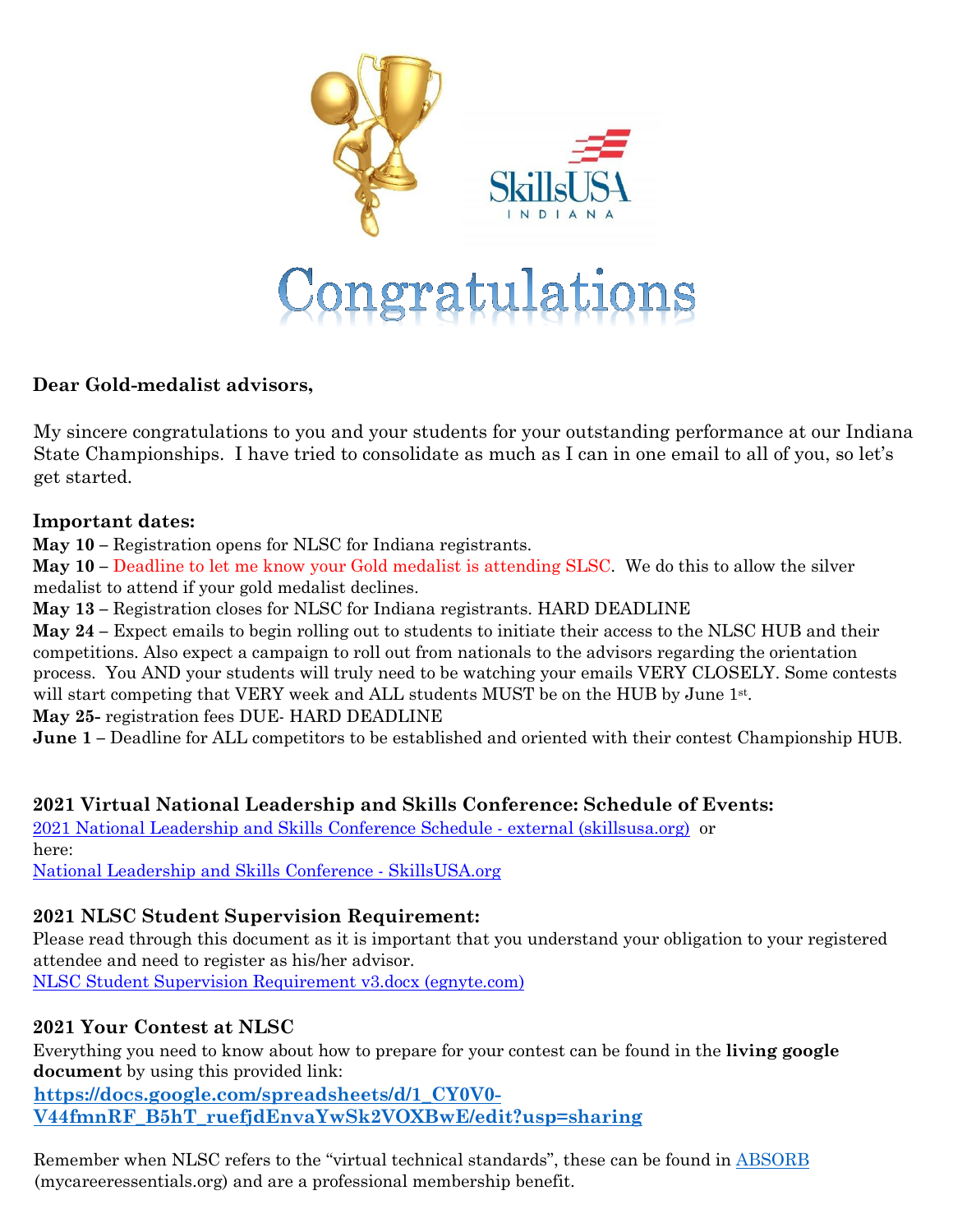As you can also see in this google doc, NLSC will be using the HUB, just as we used for our written testing for our State Championships. Once registration for NLSC closes, your student will receive an entirely NEW invitation to his/her national competition HUB. And guess what? Due to positive feedback for a need for advisor access and training of the same – you will be receiving assistance to help your student thru this process.

### **Paid NLSC Participants:** Register contestants or anyone attending NLSC at *[www.skillsusa-](http://www.skillsusa-register.org/Login.aspx)*

*[register.org/Login.aspx](http://www.skillsusa-register.org/Login.aspx)***[.](http://www.skillsusa-register.org/Login.aspx)** Use your advisor login and password to enter site. *Do not provide students or parents with website log-on information, as they should not be entering information.* Only the advisor, school personnel or state director should be registering participants. Cost per registrant: \$115

# **Registrant Types (Cost per registrant: \$115):**

- **Contestant:** All students competing in a contest.
- **Advisor:** Teachers of participating students.
- **Participant:** State officers, delegates, national officer candidates or any other attendee who will be attending the virtual conference.
- **Models of Excellence:** Registrants who have achieved the highest honor of the Chapter Excellence Program and will be interviewing as Models of Excellence during NLSC. These chapters were notified that they qualified for this honor by the national Office of Education. Only participants that have been contacted by the national headquarters should register with this type.

# **Register for Conference:**

Log on to: *[www.skillsusa-register.org/Login.aspx](http://www.skillsusa-register.org/Login.aspx)***[.](http://www.skillsusa-register.org/Login.aspx)** To register; click the Conference tab *>* My Registrations > click button Add New Registrant. Select registrant type> member name from drop-down menu> select contest if contestant>click button Save & Continue>complete registration form for each participant. Watch help video on top far-right side or contact our Customer Care Team for assistance by chat, email, or phone.

- The system will only accept conference registration for contestants if your school's membership invoices are paid and students were registered as members by the March 1 national deadline.
- Names added to the registration site are considered registered for NLSC. Be sure to provide:
	- o A valid and unique email for each individual contestant. DO NOT USE a student's school-email address.
	- o A home address for each contestant. Prizes and other materials will be mailed to student's home.  $\circ$  Identify if a participant meets the criteria specified in the Americans with Disabilities Act.
	- o Emergency contact information.

**Engage (advisors) and Leverage (state officers)**: Locate Also Attending: and select Leverage or Engage from the drop-down menu. If the participant is ONLY attending one of these sessions and will not be attending NLSC or the Academy of Excellence check the box for Pre-Conference Attendee ONLY. *For Indiana: our 20212022 state officers are NOT attending virtual leverage this year.*

**Academy of Excellence (advisors only):** Locate Attend Academy of Excellence and check the box YES. A new screen will appear that lists the available sessions. Click the drop-down menu in each sessions box to register for a specific time and date.

# **Registrants from a Previous Conference**:

- **Conference Liability and Release Form:** Once the name is registered; click the FORM button that is displayed to the left of the name and ensure all fields are completed. It is critical to provide **accurate birth dates and a valid and unique email for contestants**. We recommend you print the Conference Registration Form and have the participant verify the information is accurate.
- **A blank Liability Form** can be printed ahead of time and given to the participant or parents to fill out. Click the tab Conference > Blank [>Conference Liability & Release Form.](http://skillsusa.org/wp-content/uploads/2015/01/NLSC-Registration-Form-2014-15.pdf) The form should then be returned to the advisor or designated school person to enter the data on our website as mentioned above.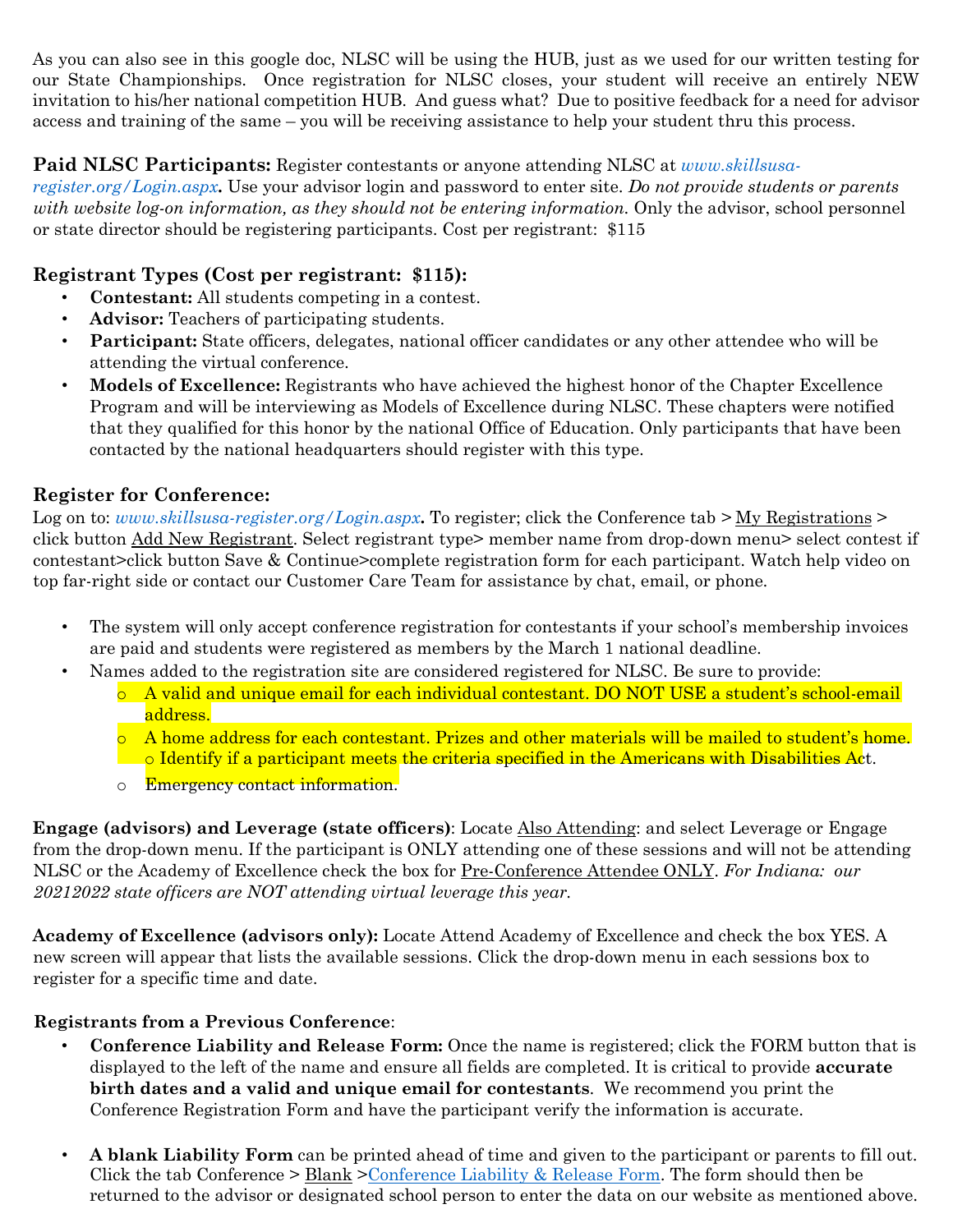- **Advisor Attestation:** Ensure that the Attestation Advisor Acceptance box on the bottom of each participants conference registration record is checked and electronically signed.
- **Home Addresses:** You must provide a home address for contestants, delegates and state officer candidates. Contest awards and corporate gifts are mailed to contestant home addresses. Delegates and officer candidates may receive mailings due to the virtual environment.
- **Drop and Refund Policy**: Schools are responsible for paying for all registrants that cancel after the registration deadline. Drops made after the deadline are not eligible for a refund/credit.

#### **Frequently Asked Questions**

**How can I print a report of my NLSC registration?** Click Conference > Registration Summary. You may also select the following reports from the Conference tab> Fee Summary, Fees Per Program or Fee Details.

**Where do we send our money?** Money collected for all registration fees should be sent to the state SkillsUSA director. The national headquarters collects conference fees from the state association office.

**Why can't I view all my school's participant records?** To view and update all records of your school participant(s), you must own them (you created the record). If you are responsible for registering everyone and are unable to access, contact our Customer Care Team at 844-875-4557 to change your user access.

**Why can't I get the record to save?** Required information may be missing: Look for alerts in red typed script. Example: Birth date, Date of birth must be entered as: MM/DD/YYYY (with a 4-digit year).

**Why can't I enter my participant in a contest?** To enter a contest, you must select the registration type Contestant, then select the contest.

**How do I correct a student's mis-spelled name when the system will not allow me to change?** A contestant name must match the spelling in the membership record. Only national staff can correct the spelling of a member name. To request a correction, click the link above the Participants name; [Click here](https://skillsusa.wufoo.com/forms/request-to-change-name-spelling/) to [request a spelling correction for Contestants](https://skillsusa.wufoo.com/forms/request-to-change-name-spelling/) [i](https://skillsusa.wufoo.com/forms/request-to-change-name-spelling/)n the conference registration record.

**What is the Submit button?** This button is only used if your state is using the online system for invoicing. Your registration is complete upon adding the names to the conference registration website. To be sure, you can always click submit even if your state is not using the online invoicing. If you do not see an invoice created online after you submit, contact your state association as they most likely are using a different invoicing method.

**Who do I call regarding my state delegation cost and deadline?** These calls should be directed to your state SkillsUSA director. For contact information, please view paperwork provided to you by your state director or go to: *[www.skillsusa.org/about/state-directors/](http://www.skillsusa.org/about/state-directors/)*

**Who do I call for registration support?** Contact the SkillsUSA Customer Care Team at customercare@skillsusa.org or 844-875-4557 or by chat on the SkillsUSA conference registration website.

#### \*\*IF YOU ARE A GOLD MEDAL ADVISOR YOU MUST CONTACT THE STATE OFFICE ASAP, IN CASE THERE ARE MATERIALS YOUR STUDENT NEEDS THAT MAY BE PROVIDED. \*\*

I am not going to pretend to know all the ins and outs of how this will work, but rest assured I am here to help or find the help we need to get your students to the finish line. Our best resource is the Championship HUB for NLSC…get your students "in there" as soon as possible.